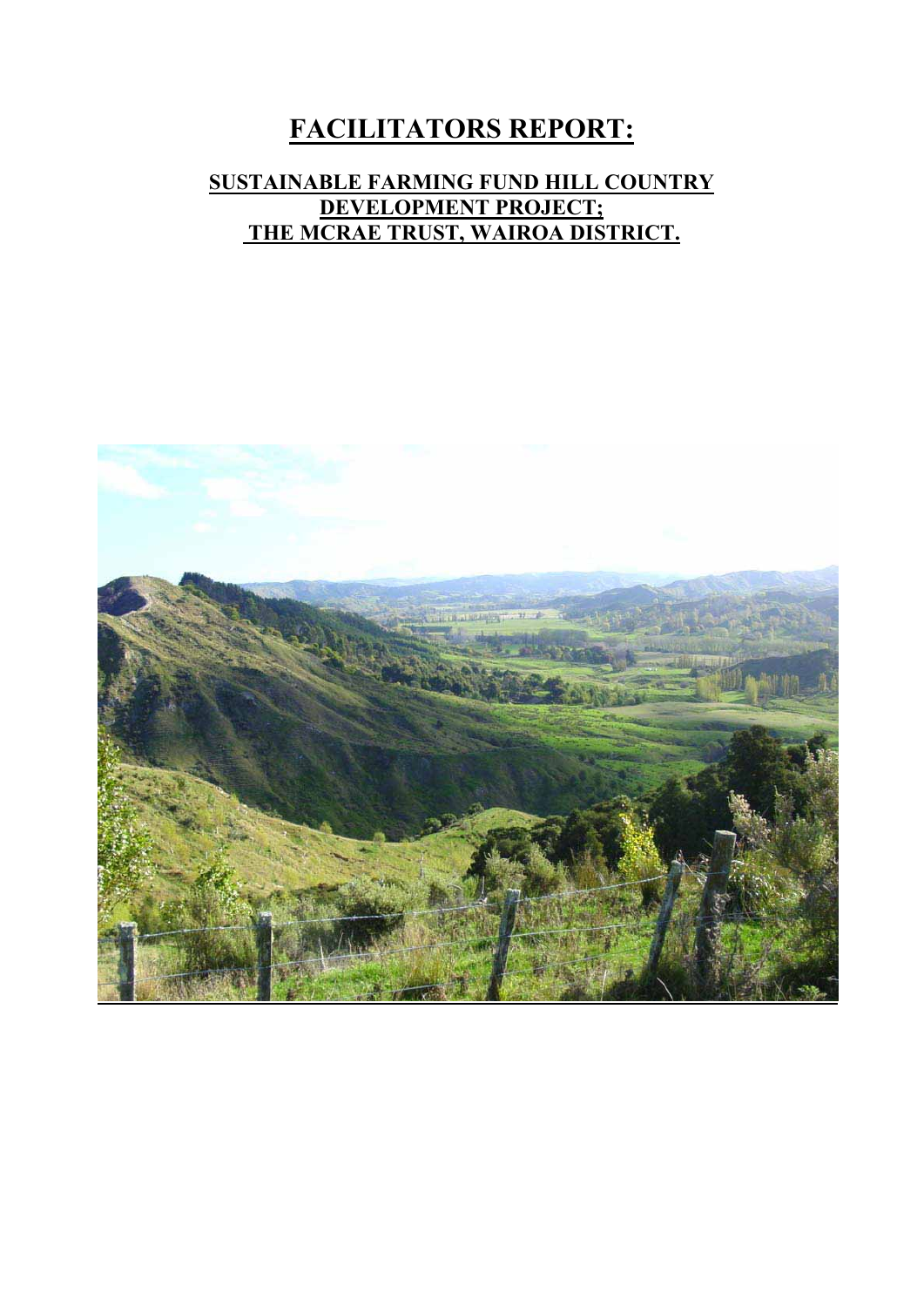#### **Introduction:**

In the year 2000 the The McRae Trust (the trust) embarked on a hill country development to outline the benefits (or otherwise) of developing steep Wairoa hill country with a view to increasing bottom line farm returns. The project consisted of identifying a steep, woody weed covered hill country block on the property and working through a process of clearing the weeds, burning, over sowing with a modern pasture, subdivision and water reticulation. Dry matter quantities have been monitored and compared to other parts of the property. There has also been water testing to determine quality (or lack of) comparing the developed blocks water course with a QE2 blocks water. There has also been a desire to have a good knowledge of the environmental effects of the development. More recently the question of woody weed reversion has been monitored. The costs and returns of the whole development have also been measured.

Farmer groups have been encouraged to be a part of this process and a very useful working group has been established as a result. One aspect of the process involved a farmer led group making management suggestions based on a comprehensive soil analysis carried out by Murray Jesson of land care research. It was discovered that farmers involved lacked all the tools needed to make informed decisions based on the knowledge of soils and their values. This led to the formation of a 'growing business from the ground up' soils group. This group did a working analysis of their own farms and, with this greater working knowledge, there were many recommendations for the trust based on the soil information with a view to dividing the property into land use units.

#### **What is the McRae Trust?**

 The trust is a 615 hectare property that was bequeathed to the people of New Zealand in 1975 (This includes a recent acquisition of 28 hectares). It is situated in the Wairoa District on the east coast of the North Island, Northern Hawkes Bay. Included in the Trust Deed was the requirement to 'demonstrate for the purposes of the betterment of farming on East Coast type hill country'. It also included the preservation of land and native flora and the use of trees for conservation. In 80's and 90's programmes of scrub clearing, pasture development, water supplies, tracks and improvement to stock performance were implemented.

 The trust property has been the focus of a sustainable land management project since 1994. It has addressed both farm production/profitability and environmental goals during this time. Dramatic improvements in pasture and livestock performance have been achieved in some areas, including lambing percentage and growth rate of young cattle. After achieving some of the more important production targets, a new set of targets have now been set.

 Alongside this work, has been the consistent input into environmental activities, including soil conservation planting, riparian management, forestry and native flora preservation. Riparian management in hill country has already proven to be less costly than expected, with significant improvements to surface water quality achievable by using very simple techniques. It is now time for the wider community to learn the benefits of keeping livestock out of some waterways and improving biodiversity in those areas for the betterment of water quality.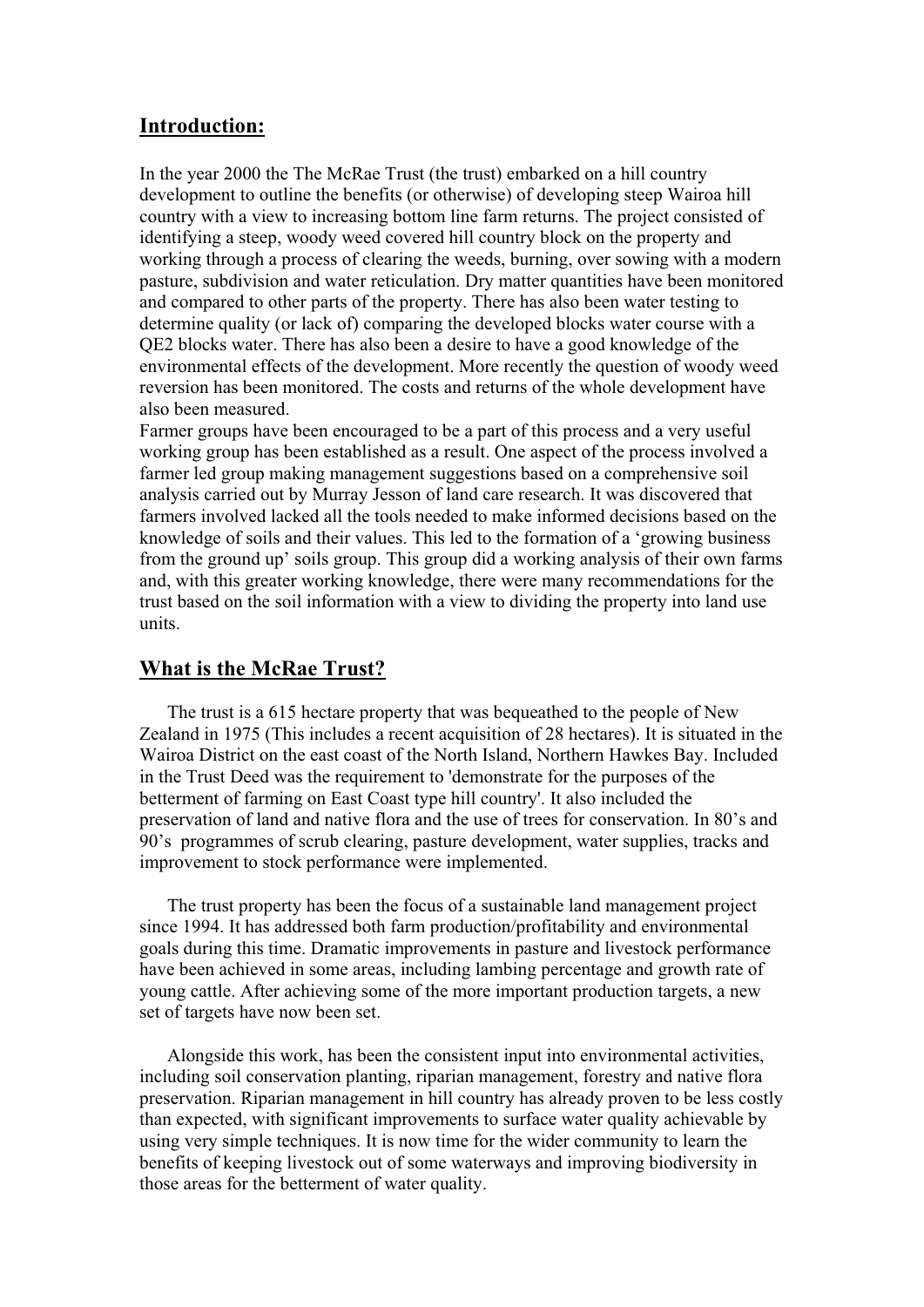Forestry on 'pastoral' hill country has been a contentious issue for some time in the Wairoa area, certainly creating debate amongst the original community group. The forestry potential was discussed during the soil group meetings and is still being recognised by the trust as part of the trust deed requirements.

 There is considerable scope in the Wairoa district, for the wider uptake of both more productive pastoral practices as well as more environmentally sustainable land use on some classes of land. Extension has been an issue for the trust as a result of an extended period of community group activity. It is one of the challenges of this type of work, getting the information to the greater community. Recent meetings on the future direction of the trust and the appointment of a new farm manager go a long way, in my opinion, to reinvigorating community interest in the property and its activities.

#### **The Process:**

The hill country development began with identification of 30 hectares of class six and seven land - with erosion potential – that was considered typical of Wairoa hill country farm land. It had minimal carrying capacity, and was covered in blackberry and regrowth scrub. The southwest facing block was sprayed with Answer, which leaves all the broadleaf species and totara. The land was then burnt and over sown with permanent pasture. It was then fenced into four blocks with electric fencing and had reticulated water fed to each new paddock. Approximate paddock size is equal; i.e. seven to eight hectares in size. There has also been some shade reintroduced for livestock by planting conservation trees.

Monitoring was set up to include:

- Pasture growth rates
- Fertility levels using soil transects
- Photo points with pictures every three months
- $\blacksquare$  Health of native remnants
- Testing runoff for faecal contaminants
- Sediment traps to collect silt
- Phosphate levels in water
- Measurements of vegetative cover, species, and bare ground
- Worm counts
- Soil carbon levels
- Compaction

Subsequently farmer groups also suggested monitoring speed of regeneration of woody weeds (if any) and persistence of the new pasture.

The farmer group was reluctant to spend every meeting at the trust due to the length of time the sustainable land management project had been running before the hill country project and the extension issue discussed here earlier in this report. With the help of Hilton Collier from Ag-First another existing farm discussion group was used to bounce ideas off regarding the project. One criterion that was recognised as a must for any hill country development was the need for year round easy access. Without the access the long term success of hill country development was questioned because timeliness of management decisions were seen as crucial to harvest the extra pasture